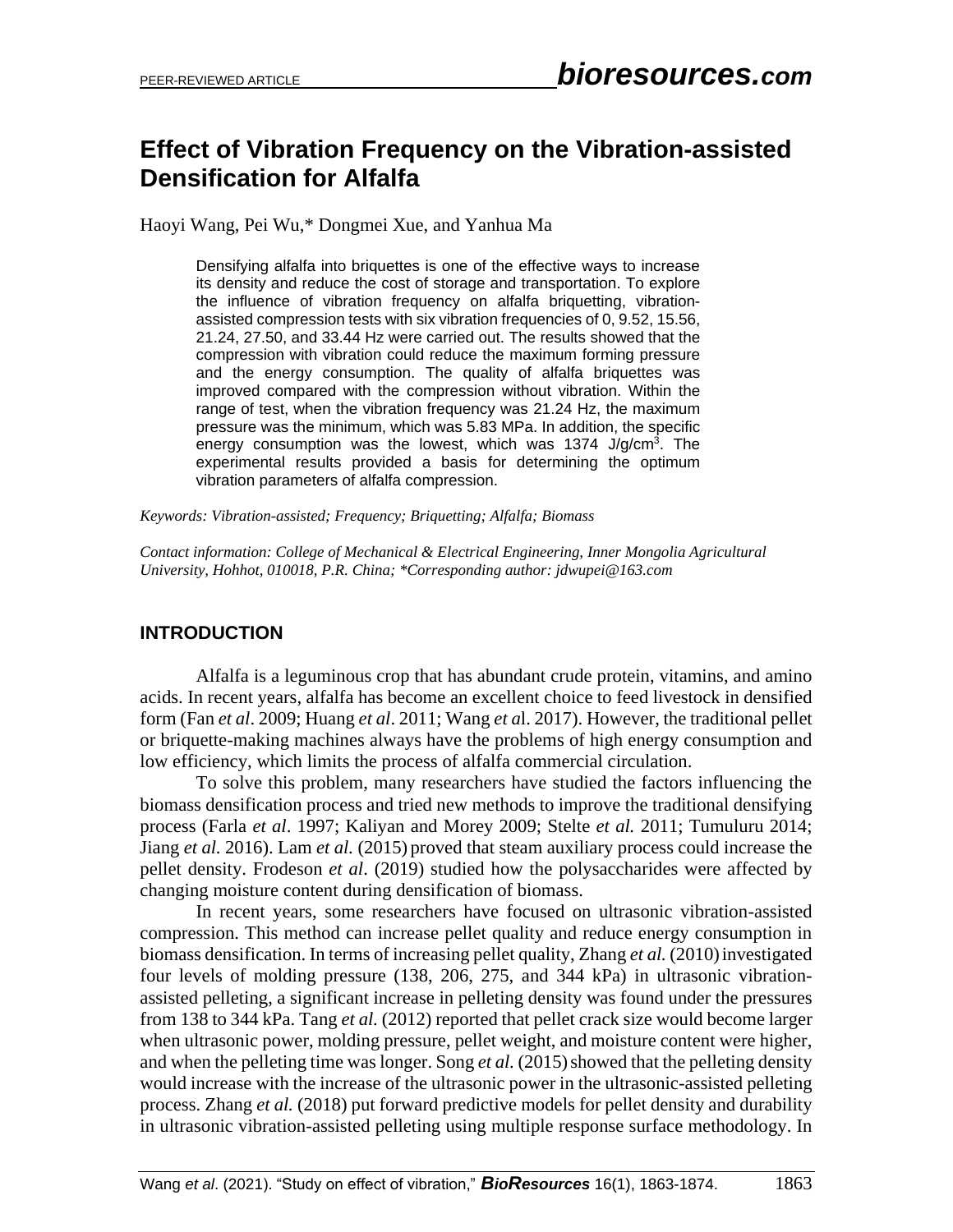order to reduce energy consumption, Song *et al.* (2013, 2014) studied the effect of sieve size, pelleting pressure, ultrasonic power, and pellet weight on energy consumption, and proposed a predictive model for energy consumption in ultrasonic vibration-assisted pelleting of wheat straw using response surface methodology. Benavente and Fullana (2015) testified that a roasting pretreatment could reduce specific energy consumption in biomass densification process.

However, these studies mainly focused on the ultrasonic vibration-assisted pelleting with the fixed vibration frequency of 20 kHz, and there were few studies on the effect of vibration frequency on the vibration-assisted densification process (Wu *et al.* 2014; Ma *et al*. 2016). Therefore, in this paper the densification experiments with different vibration frequencies were carried out, and the results will contribute to the explanation of the influence of vibration on alfalfa briquettes and energy consumption during densification.

### **EXPERIMENTAL**

#### **Materials**

The alfalfa used in the tests was harvested in the suburb of Hohhot (Inner Mongolia, China). After being collected, the alfalfa was naturally dried to approximately 7% moisture content. Then, the material was crumbled into small particles using a 9RS-60 crumbling machine (manufactured in Machinery Plant of Inner Mongolia Agriculture University, Hohhot, China). Impurities were removed by forceps.

Particle size measured by the standard sieves was between 0.9 and 8 mm according to the GB/T 5917.1 (2008) standard. Moisture content of the alfalfa particles was obtained by calculating the ratio of the water weight contained and the total weight of the raw material according to the GB/T 36055 (2018). To obtain different moisture contents, the crumbled raw alfalfa was added with water and mixed sufficiently to adjust the moisture content to 16 to 18%. The moisture content of the alfalfa sample was measured with a GMK-3308 moisture content tester (G-WON Company Ltd., Seoul, South Korea). After preparation, the sample material was bagged and stored for 48 h at room temperature.



#### **Fig. 1.** Bagged test material

#### **Experimental System**

Figure 2 shows the experimental system for alfalfa vibration-assisted compression, in which a hydraulic system with the maximum pressure of 11 MPa, a vibration generating system, a briquetting system, and a data collection system were included. A die, used as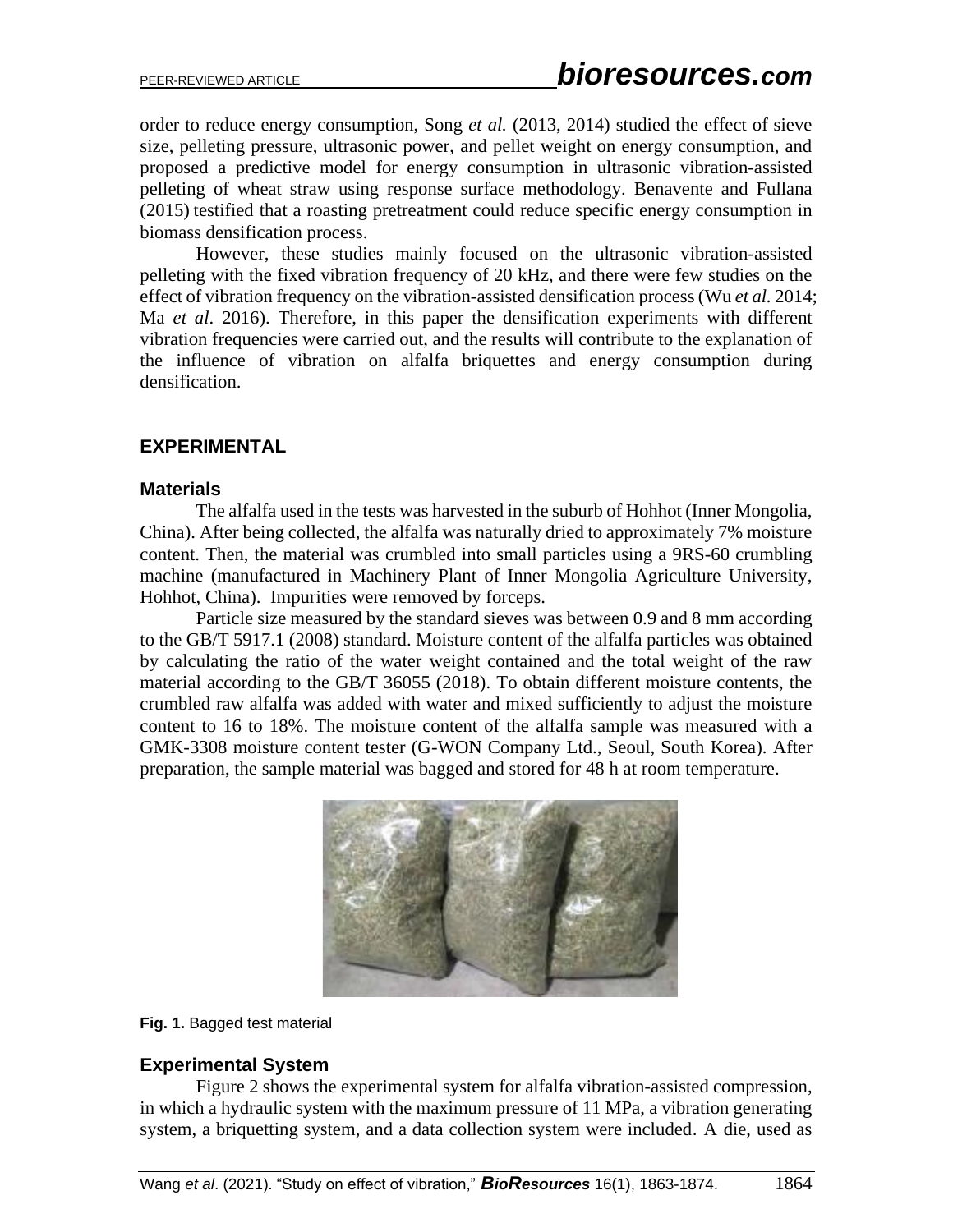the key part of the densification is with inlet diameter of 45 mm and outlet diameter of 40 mm, and the outlet of the die is connected to the rod board to impose the vibration to the compression material.



**Fig. 2.** Schematic diagram of the densifying test system: 1: Frame; 2: Motor; 3: Vibration device; 4: Accelerometer; 5: Die; 6: Barrel; 7: Punch; 8: Displacement sensor; 9: Hydraulic cylinder; 10: Pressure sensor

The vibration is generated by a crank-connecting rod mechanism, as shown in Fig. 3. The electromotor drives the crankshaft rotating through the belt, and then the rotating crankshaft drives the rack connected with the piston to perform the reciprocating motion and thus generating the vibration. Finally, the vibration of the rack is transmitted to the die through a link rod and board that was connected with the bottom of the die by a threaded connection.

A pressure sensor CYYZ11 (XinYi Company Ltd., Beijing, China) installed to the oil pipe inlet of the hydraulic system and a BM-300 displacement sensor (BESTNEW Company Ltd., Shenzhen, China) connected to the piston were used to detect the hydraulic pressure and punch displacement. The signals from these two sensors were collected simultaneously by a NI data acquisition board (National Instrument Company Ltd., Los Angeles, CA, USA), coordinated with LabVIEW2013 software (National Instrument Company Ltd., LabVIEW2013, Los Angeles, CA, USA). The vibration data were detected by a three-axis acceleration sensor Dytran3263A2 (Dytran Company Ltd., Chatsworth, California, USA) that was installed on top of the connecting board. The data was plotted by OriginPro8 software (OriginLab, Pro8, Northampton, MA, USA).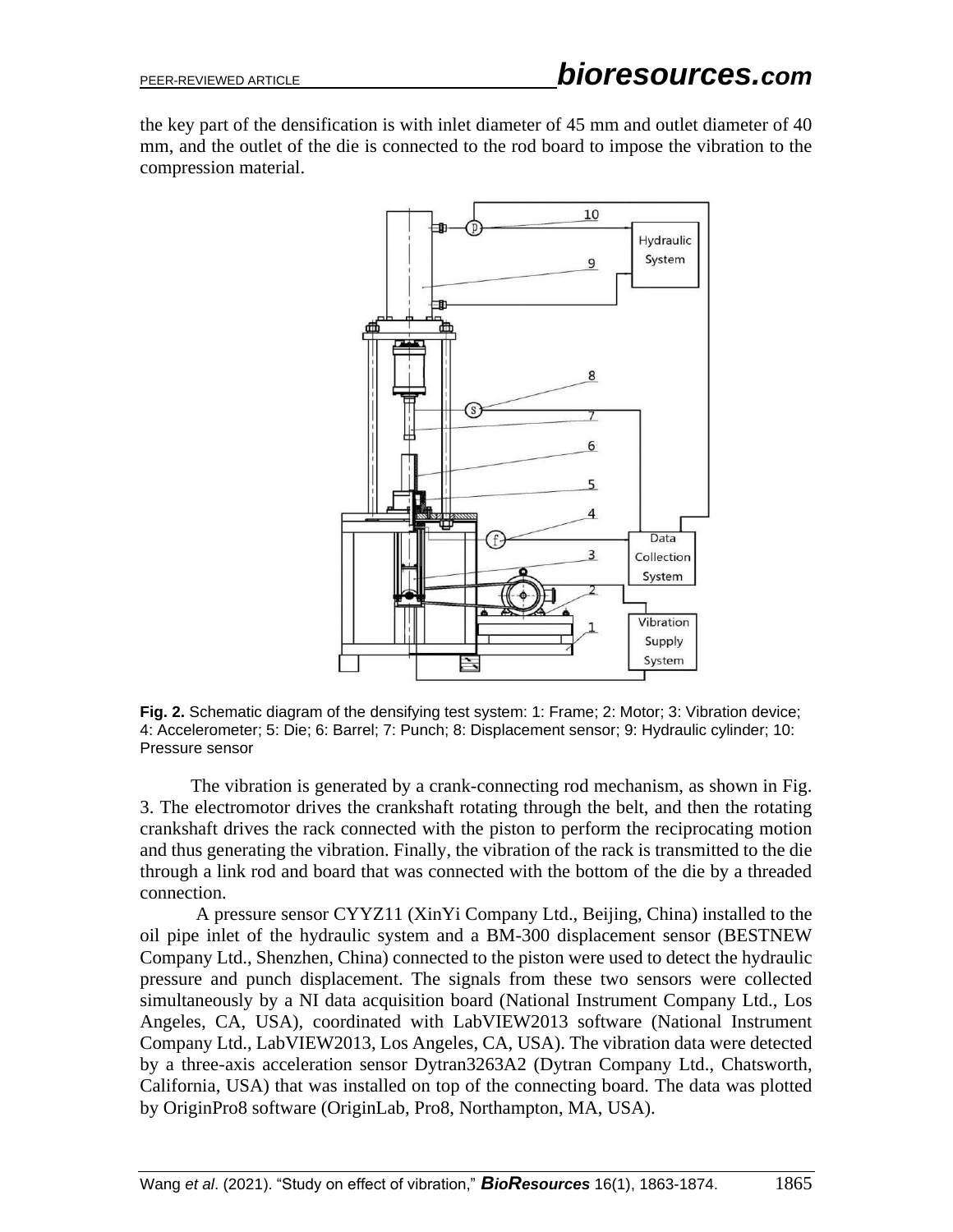

**Fig. 3.** Schematic diagram of the operating principle

#### **Methods**

For researching the effect of vibration frequency on densification process, six levels of vibration frequency conditions were set in the experiment: 0, 9.52, 15.56, 21.24, 27.50, and 33.44 Hz. The other experimental conditions are shown in Table 1.

**Table 1.** Experimental Conditions

| <b>Particle</b><br><b>Size</b><br>(mm) | Moisture<br><b>Content</b><br>(%) | Feed<br>Rate<br>(g) | <b>Retention</b><br>Time (s) | <b>Compression</b><br><b>Speed</b><br>(mm/s) | <b>Compression</b><br>Stroke (mm) | Temperature<br>(°C) |
|----------------------------------------|-----------------------------------|---------------------|------------------------------|----------------------------------------------|-----------------------------------|---------------------|
| $0.9$ to $8$                           | 16 to 18                          |                     |                              | 2.16                                         | 130                               | 20                  |

Through adjusting the motor rotation, the six levels of vibration frequency mentioned above were obtained for the tests. The compression punch moved from the highest point to the lowest point, and then returned, which is defined as one stroke. Each test was repeated for 12 strokes. Signals of displacement of the compressed punch, pressure in the hydraulic cylinder, and vibration from the exciting device were collected by a displacement sensor, a pressure transmitter, and an acceleration sensor, respectively.

The density of alfalfa briquette was measured by the following method: using a Vernier caliper (accuracy: 0.02 mm, and range: 150 mm, Harbin Measuring & Cutting Tool Group Company Ltd., Harbin, China) to measure the diameter *d* (mm) as well as the length *l* (mm) of the briquette at three different locations, and the mean values were calculated. The density of briquette  $\rho$  (g/cm<sup>3</sup>) is defined by Eq. 1:

$$
\rho = (4000 \text{ m}) / \pi l d \tag{1}
$$

Relaxation ratio was used to explain the relaxation degree of briquette, its formula is defined by Eq. 2,

Relaxation ratio = Extrusion density / Relaxation density  $(2)$ 

where the extrusion density  $(g/cm<sup>3</sup>)$  is the density of alfalfa briquette within 2 min after extrusion and relaxation density ( $g/cm<sup>3</sup>$ ) is the density of alfalfa briquette within 168 h after extrusion.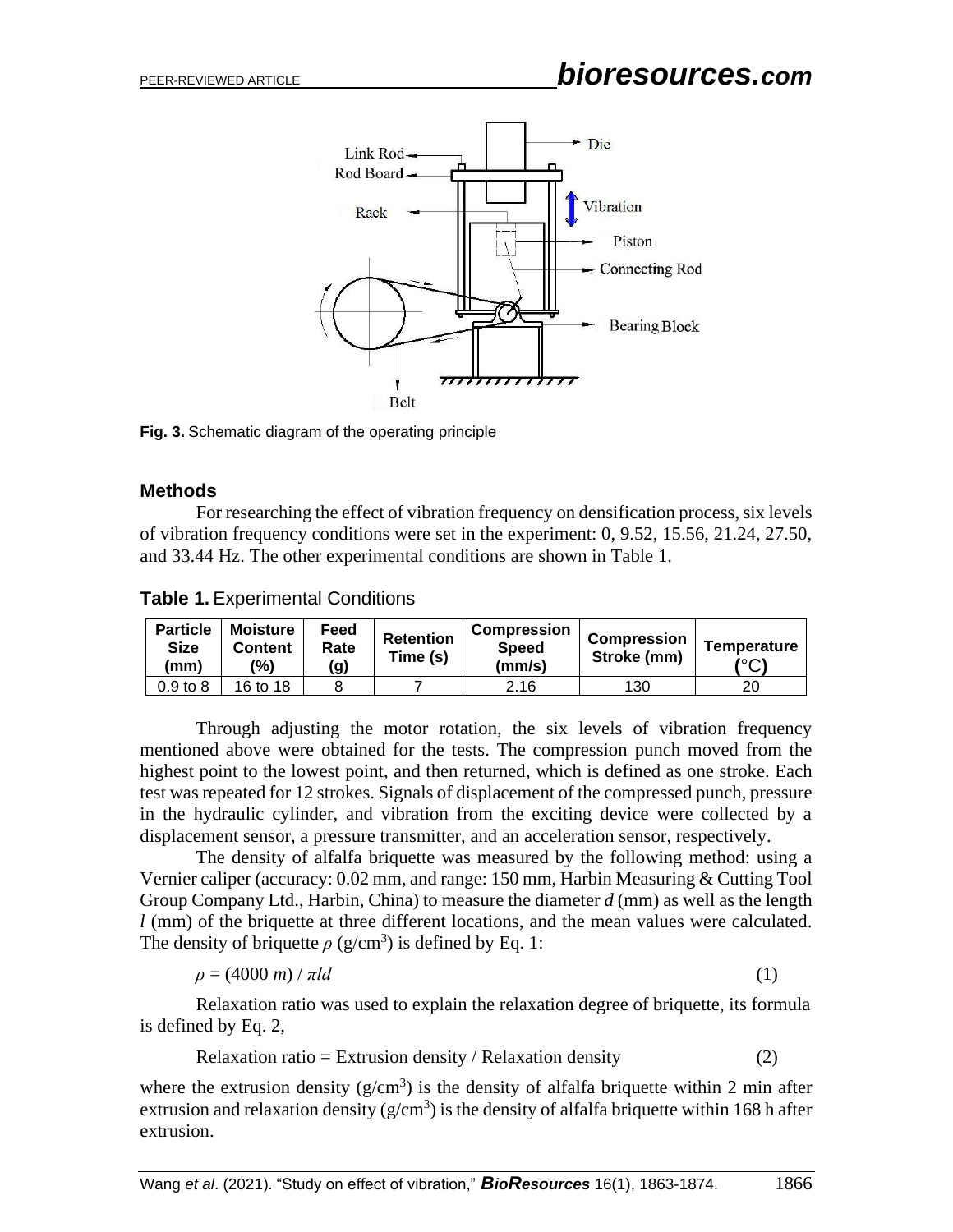### **RESULTS AND DISCUSSION**

Figures 4a and 4b show the pressure-time and displacement-time curves of compression without assisted vibration and with vibration frequency of 21.24 Hz. The compression process under two working conditions was almost the same, which can be divided into five stages.



**Fig. 4a.** Compression curves of alfalfa without assisted vibration



**Fig. 4b.** Compression curves of alfalfa with assisted vibration at 21.24 Hz

The first stage was AB (pre-compression stage). Due to the low bulk density of alfalfa at this stage, the required pressure was low and increased slowly. The second was BC (compression stage), in which the material was further compressed and viscoelastic deformation occurred, with the increase of density and the material squeezed into the narrow section of the die, the required pressure increased rapidly. The third stage was the CD (extrusion stage), in which the alfalfa log began to squeeze out, indicating that the pressure had reached the maximum static friction force between the material and die surface, and the static friction turned into the kinetic friction. Thus, the pressure decreased and displacement increased, until the punch reached the end of the die. The fourth stage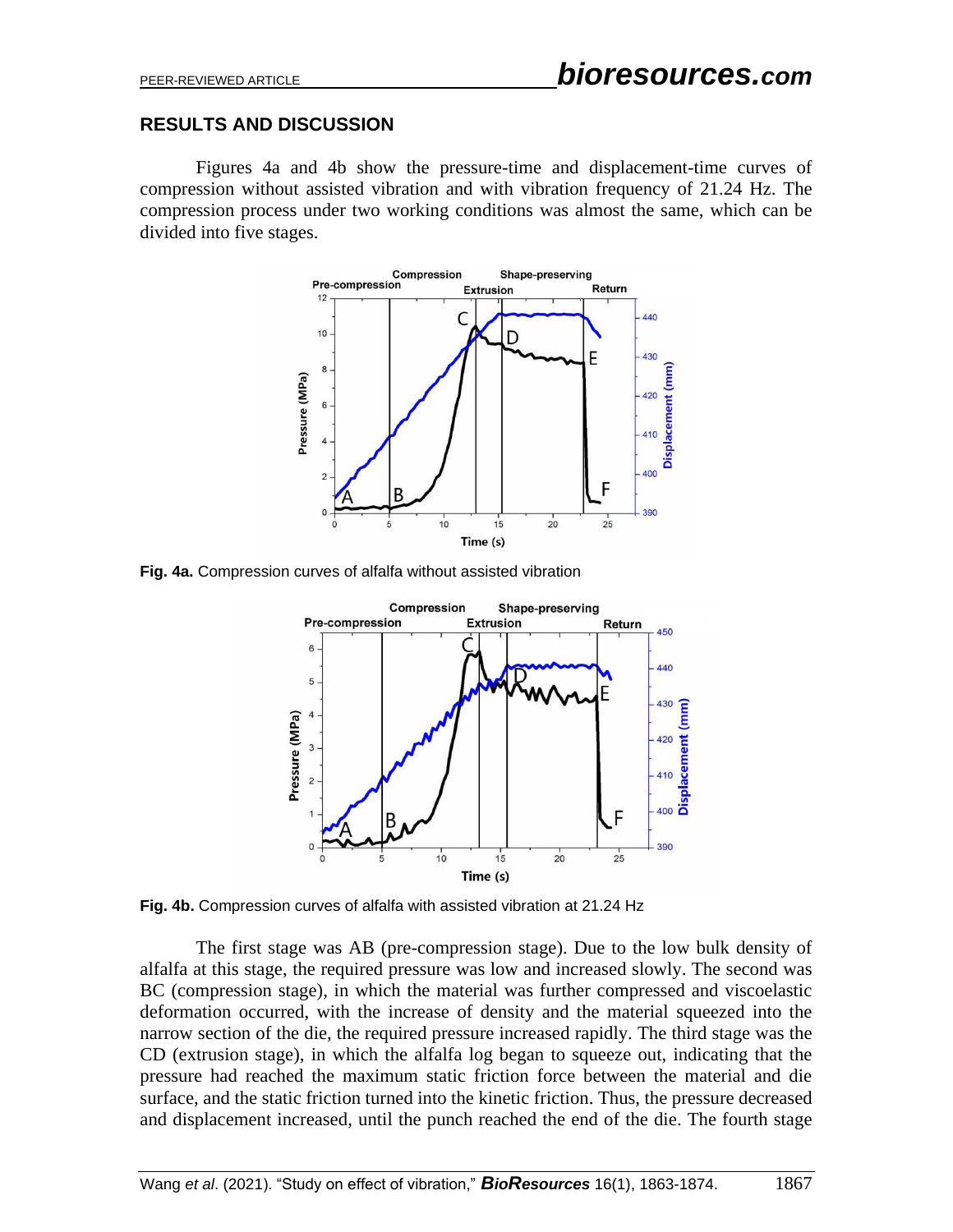was DE (shape-preservation stage), in which the punch stopped at the maximum displacement for a period of time, and the pressure decreased gradually. The last was EF (punch-return stage), in which the punch returned and the cycle of compression was completed.

The maximum pressure required in the densifying process is an important parameter to estimate energy consumption. The pressure is mainly determined by compression resistance, which includes deformation resistance, the friction between the compressed material and inner wall of the die. When vibration frequency was varied, the maximum pressure of alfalfa compression also varied, as shown in Table 2. The pressuretime curves under six vibration frequencies had the same changing trend, as shown in Figure 5. By comparison of alfalfa compression without assisted vibration, it was found that alfalfa compressed with assisted vibration had a smaller maximum molding pressure. This might be due to the fact that the material to be compressed was mainly subjected to shear stress during compression and the greater friction needed to be overcome when without assisted vibration, indicating that the vibration could decrease the resistance of densification.



**Fig. 5.** Pressure-time curves under the different vibration frequencies

**Table 2.** Maximum Pressure under Different Vibration Frequencies

| <b>Parameter</b>                                     | <b>Working Condition</b> |       |       |       |       |       |  |
|------------------------------------------------------|--------------------------|-------|-------|-------|-------|-------|--|
| Vibration frequency of the<br>excitation device (Hz) |                          | 9.52  | 15.56 | 21.24 | 27.50 | 33.44 |  |
| Maximum pressure (MPa)                               | 10.579                   | 9.496 | 7.945 | 5.832 | 6.775 | 6.478 |  |

Because of stress relaxation, the density of the briquette gradually decreased after being removed from the die. In this experiment, the density of the briquette was measured every 24 h after the briquettes were extruded out of the die, and the time-density curves of the briquette made under different vibration frequencies are shown in Fig. 6. It was noticed that the density of the briquette decreased rapidly at the beginning, and then slowed down gradually with time; the smaller the density difference between two adjacent measurements, the slower the stress relaxation, and the density variation was relatively small at the frequency 21.24 Hz.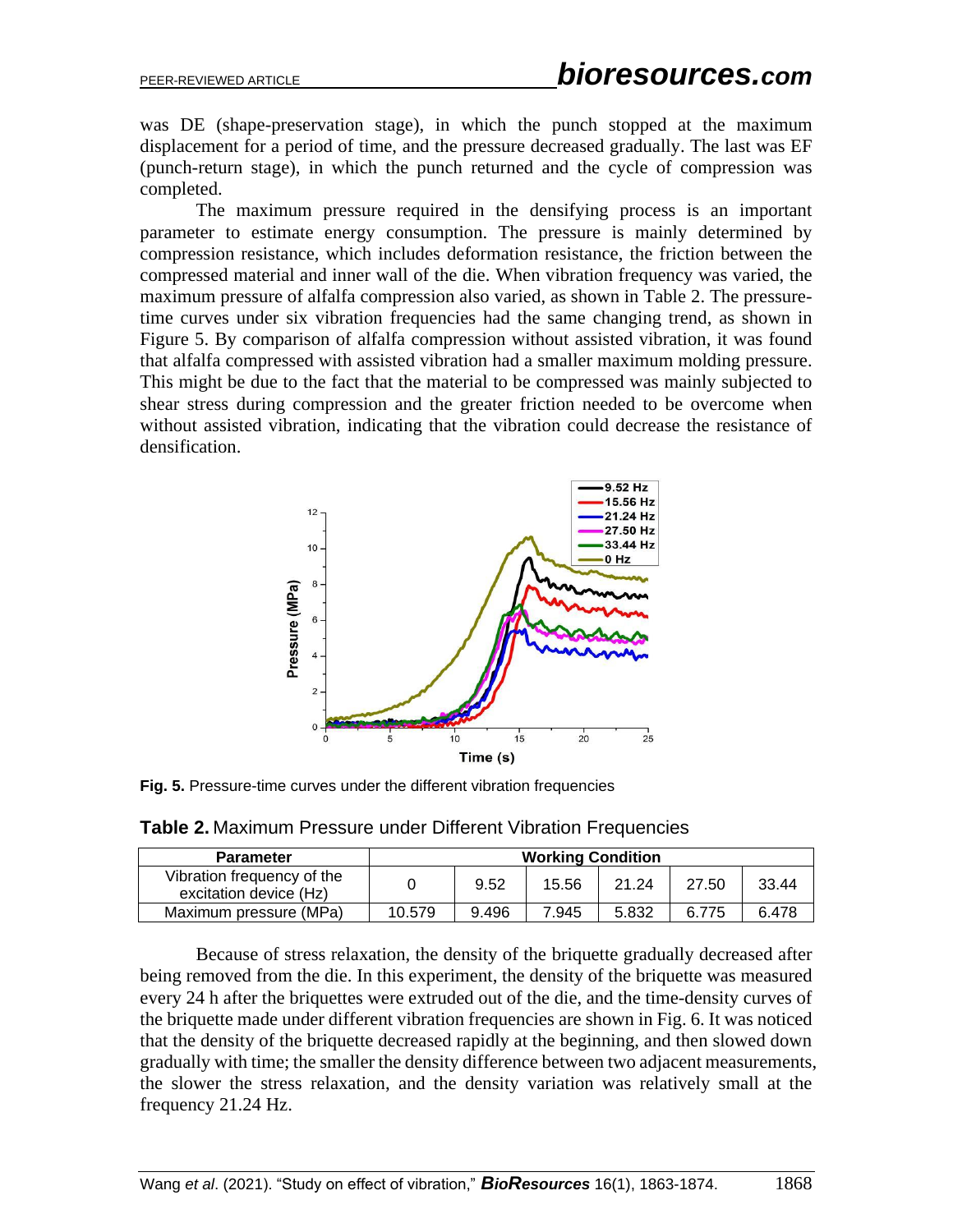

**Fig. 6.** The density-time curve of the briquette after extrusion

The relaxation ratio is usually used to indicate the degree of relaxation of the briquette. In Table 3, except for 33.44 Hz, the relaxation ratio of alfalfa briquette with assisted vibration was less than that without assisted vibration, showing that the assisted vibration influenced the decrease of briquette deformation recovery. The reason might be that the assisted vibration helped to improve the moving and filling of material particles during compression. Meanwhile, the elastic restitution deformation of material particles was reduced, and a part of the internal stress was uniformed or eliminated, resulted in the alfalfa briquette kept a high density after a long storage time.

| <b>Parameter</b>                                     | <b>Working Condition</b> |       |       |       |       |       |  |  |
|------------------------------------------------------|--------------------------|-------|-------|-------|-------|-------|--|--|
| Vibration frequency of the<br>excitation device (Hz) |                          | 9.52  | 15.56 | 21.24 | 27.50 | 33.44 |  |  |
| Extrusion density $(g/cm^3)$                         | 1.112                    | 1.311 | 1.354 | 1.347 | 1.533 | 1.531 |  |  |
| Relaxation density $(g/cm3)$                         | 0.841                    | 1.037 | 1.081 | 1.108 | 1.173 | 1.125 |  |  |
| <b>Relaxation ratio</b>                              | 1.322                    | 1.264 | 1.253 | 1.216 | 1.307 | 1.361 |  |  |

**Table 3.** Extrusion, Relaxation Density, and Relaxation Ratio for the Briquettes

Vibration frequency was an important parameter affecting the compression effect. When the assisted-vibration frequency was close to the natural frequency of the compressed material, it was easy to produce resonance and make particles easily to enter each other's pores. The assisted vibration facilitated the rearrangement of alfalfa particles and helped the material to form an aggregate-density structure.

Combined with the experimental results of the influence of vibration frequency on the maximum pressure and relaxation ratio, within the range of vibration frequencies generated in this experiment, when the vibration frequency increased, the maximum molding pressure and the relaxation ratio decreased at first and then increased, as shown in Fig. 7. When the assisted-vibration frequency was at 21.24 Hz, the relaxation ratio and the maximum pressure were relatively small, at 1.216 and 5.832 MPa, respectively.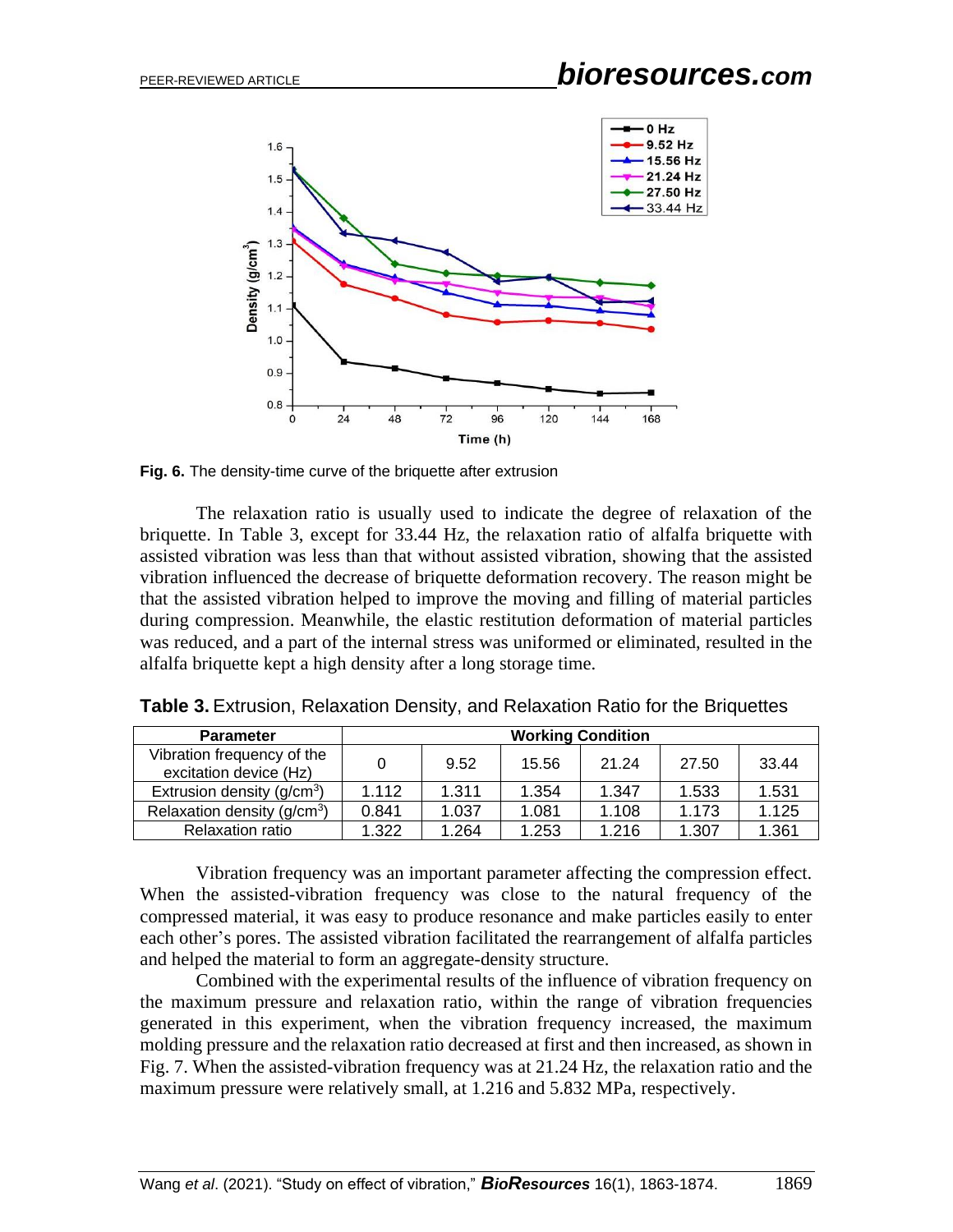

**Fig. 7.** The curves of vibration frequency *versus* the maximum pressure and relaxation ratio

When the vibration frequency was below 21.24 Hz, with the increase of vibration frequency, the vibration energy acting on the compressed material increased gradually, and smaller pressure could be needed to compress the alfalfa into a more dense briquette. When the vibration frequency was at 21.24 Hz, the vibration energy was fully utilized, and a better compression effect was achieved.

It could be concluded that the natural frequency of compressed alfalfa was about 21.24 Hz; when the vibration frequency was higher than 21.24 Hz, especially up to 33.44 Hz, the stabilization time of vibration was short, which was disadvantageous to the vibration-assisted compression. In addition, the equipment was shaking greatly, so the relaxation of alfalfa briquette was relatively large.

Specific energy consumption, which is defined as the energy consumed by compressing the unit density of material, is an important indicator to evaluate the rationality of biomass densifying process (Hu *et al*. 2013). The formula is shown in Eq. 3,

$$
E = \frac{\int P ds}{\rho} \tag{3}
$$

where,  $E \left( \frac{J}{g} \right)$  is the specific energy consumption,  $P \left( N \right)$  is the pressure of hydraulic system,  $S$  (m) is the displacement of compression piston, and  $\rho$  (g/cm<sup>3</sup>) is the relaxation density.

In software OriginPro8, the area between the pressure-displacement curve and the abscissa under different vibration frequencies could be calculated, which indicated the energy consumption in the alfalfa briquetting process, as shown in Fig. 8. The energy consumption of compression for alfalfa with assisted vibration was less than that of compression without vibration.

Moreover, the specific energy consumption of alfalfa briquetting decreased at first and then increased with the increase of frequency. In this test, when the vibration-assisted frequency was at 21.24 Hz, the experiment system had the minimum specific energy consumption, which was 1374 J ( $g/cm<sup>3</sup>$ ), as shown in Table 4.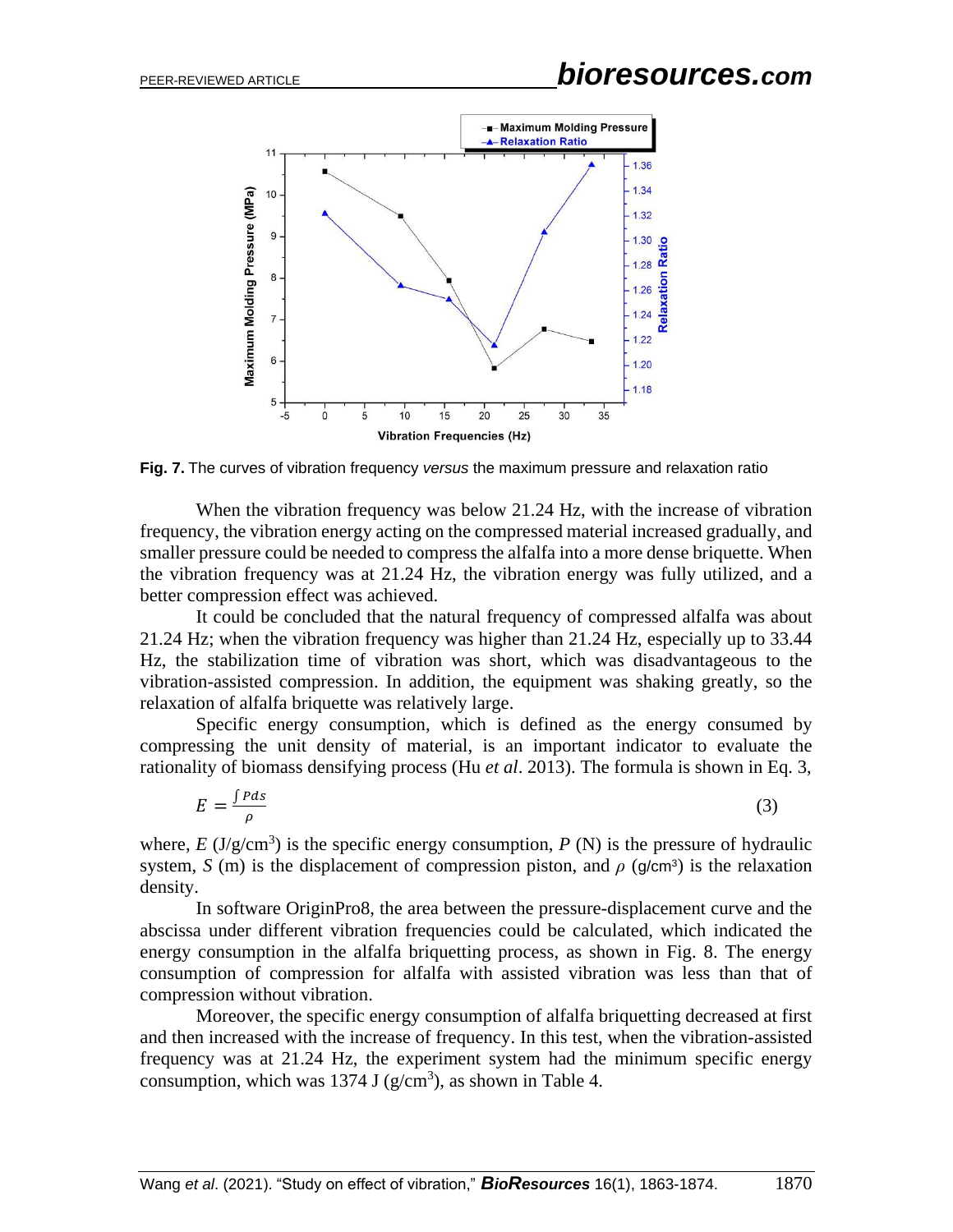

**Fig. 8.** Pressure-displacement curves of the briquetting process

|  | Table 4. Specific Energy Consumption under Different Vibration Frequencies |  |  |  |
|--|----------------------------------------------------------------------------|--|--|--|
|  |                                                                            |  |  |  |

| <b>Parameter</b>                                     | <b>Working Condition</b> |       |       |       |       |       |  |  |
|------------------------------------------------------|--------------------------|-------|-------|-------|-------|-------|--|--|
| Vibration frequency of the<br>excitation device (Hz) |                          | 9.52  | 15.56 | 21.24 | 27.50 | 33.44 |  |  |
| Pressure-displacement<br>curve integral area (J)     | 2625                     | 2349  | 1842  | 1522  | 1778  | 1766  |  |  |
| Relaxation density $(g/cm3)$                         | 0.841                    | 1.037 | 1.081 | 1.108 | 1.173 | 1.125 |  |  |
| Specific energy<br>consumption $(J/(g/cm^3))$        | 3122                     | 2266  | 1704  | 1374  | 1515  | 1570  |  |  |

As shown in Fig. 9, the appearance of the alfalfa briquettes made under different vibration frequencies was observed after two months. It was found that the cracks of the alfalfa briquette made without assisted vibration were obvious. The cracks were long and big because of the heat from the friction between alfalfa briquette and die surface as well as the uneven internal stress. Although there were still cracks on the surface of the alfalfa briquettes prepared under other working conditions, the cracks were relatively small, and the overall surface was relatively smooth. Thus, it was concluded that the assisted vibration could make heat transmission and internal stress uniform.



0 Hz 9.52 Hz 15.56 Hz 21.24 Hz 27.50 Hz 33.44 Hz

**Fig. 9.** Appearances of alfalfa briquette at different vibration frequencies after two months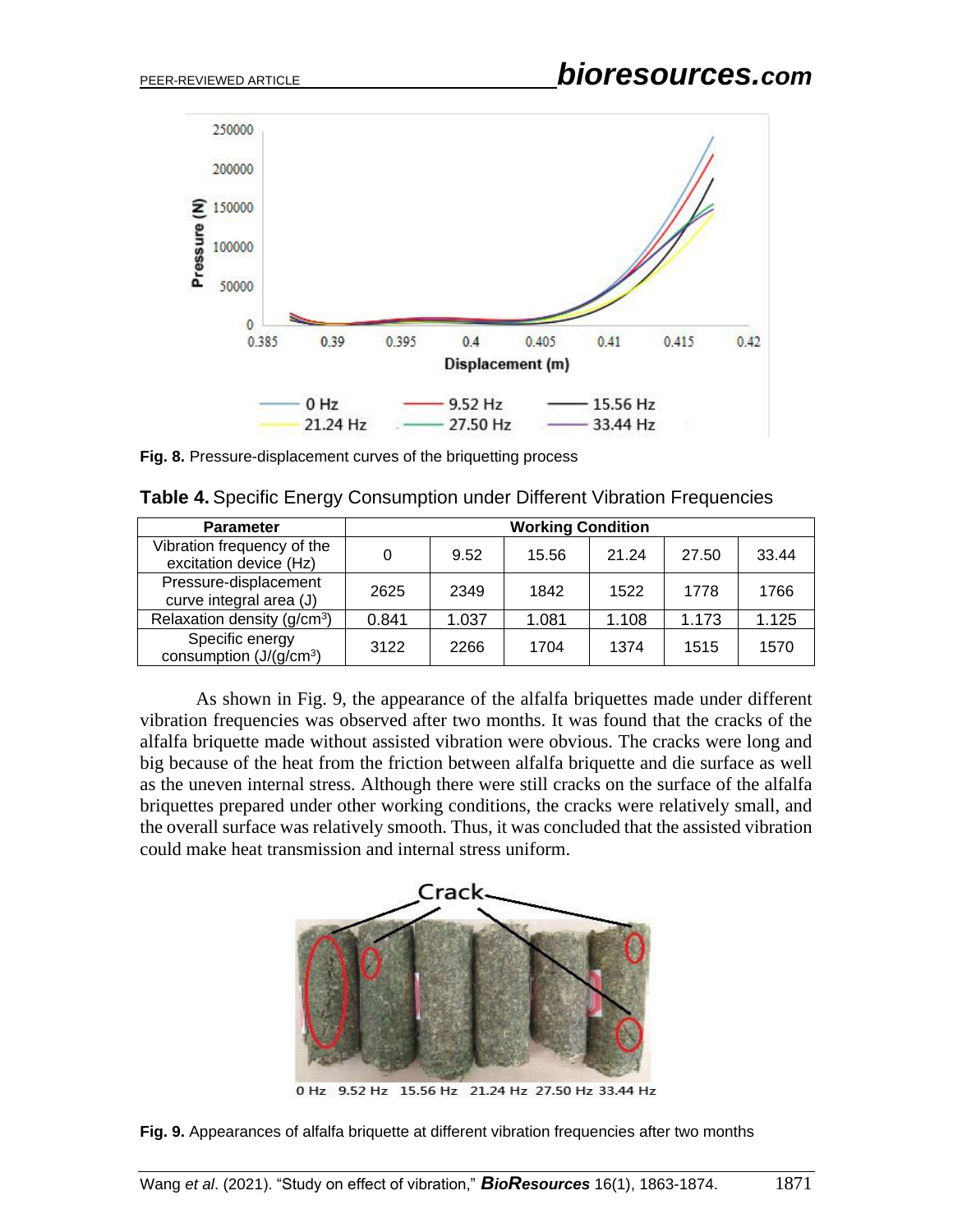# **CONCLUSIONS**

- 1. Assisted vibration can effectively reduce the maximum molding pressure and the specific energy consumption of the compression process and can improve the quality of alfalfa briquettes.
- 2. With the increase of assisted-vibration frequency, the maximum molding pressure, specific energy consumption, and relaxation ratio were decreased first and then increased. When vibration frequency was around 21.24 Hz, the maximum molding pressure, specific energy consumption, and relaxation ratio had smaller values in this test, so the optimum vibration frequency of alfalfa compression may be around 21.24 Hz.

# **ACKNOWLEDGEMENTS**

The authors thankfully acknowledge the funding support through the National Natural Science Foundation of China (Grant No.32060771, No.31860666) and the project of the 2013 Inner Mongolia "Grassland excellence team" (Neizutongzi[2014]27) for carrying out this research work.

# **REFERENCES CITED**

- Benavente, V., and Fullana, A. (2015). "Torrefaction of olive mill waste," *Biomass and Bioenergy* 73, 186-194. DOI: 10.1016/j.biombioe.2014.12.020
- Fan, W. N., Wang, C. Z., Shi, P. F., Yan, X. B., Xu, B., and Yang, L. L. (2009). "Progress situation on research and application of alfalfa in animal diet," *Pratacultural Science* 26, 81-86.
- Farla, J., Blok, K., and Schipper, L. (1997). "Energy efficiency developments in the pulp and paper industry: A cross-country comparison using physical production data," *Energy Policy* 25(7-9), 745-758. DOI: 10.1016/s0301-4215(97)00065-7
- Frodeson, S., Henriksson, G., and Berghel, J. (2019). "Effects of moisture content during densification of biomass pellets, focusing on polysaccharide substances," *Biomass and Bioenergy* 122, 322-330. DOI: 10.1016/j.biombioe.2019.01.048
- GB/T 5917.1 (2008). "Two-sieve screening method— Determination of feed particle size," Standardization Administration of China, Beijing, China.
- GB/T 36055 (2018). "Method for analysis of forestry biomass—Determination of moisture content," Standardization Administration of China, Beijing, China.
- Hu, J., Lei, T., Sheng, S., and Zhang, Q. (2013). "Specific energy consumption regression and process parameters optimization in wet-briquetting of rice straw at normal temperature," *BioResources* 8(1), 663-675. DOI: 10.15376/biores.8.1.633-675
- Huang, X., Wan, F., Huang, J., Wu, J., and Zhang, K. (2011). "Parameter optimization of granulated alfalfa pelleting process based on extrusion simulation experiment," *Transactions of the Chinese Society of Agricultural Engineering* 27(11) 354-358. (In Chinese) DOI: 10.3969/j.issn.1002-6819.2011.11.066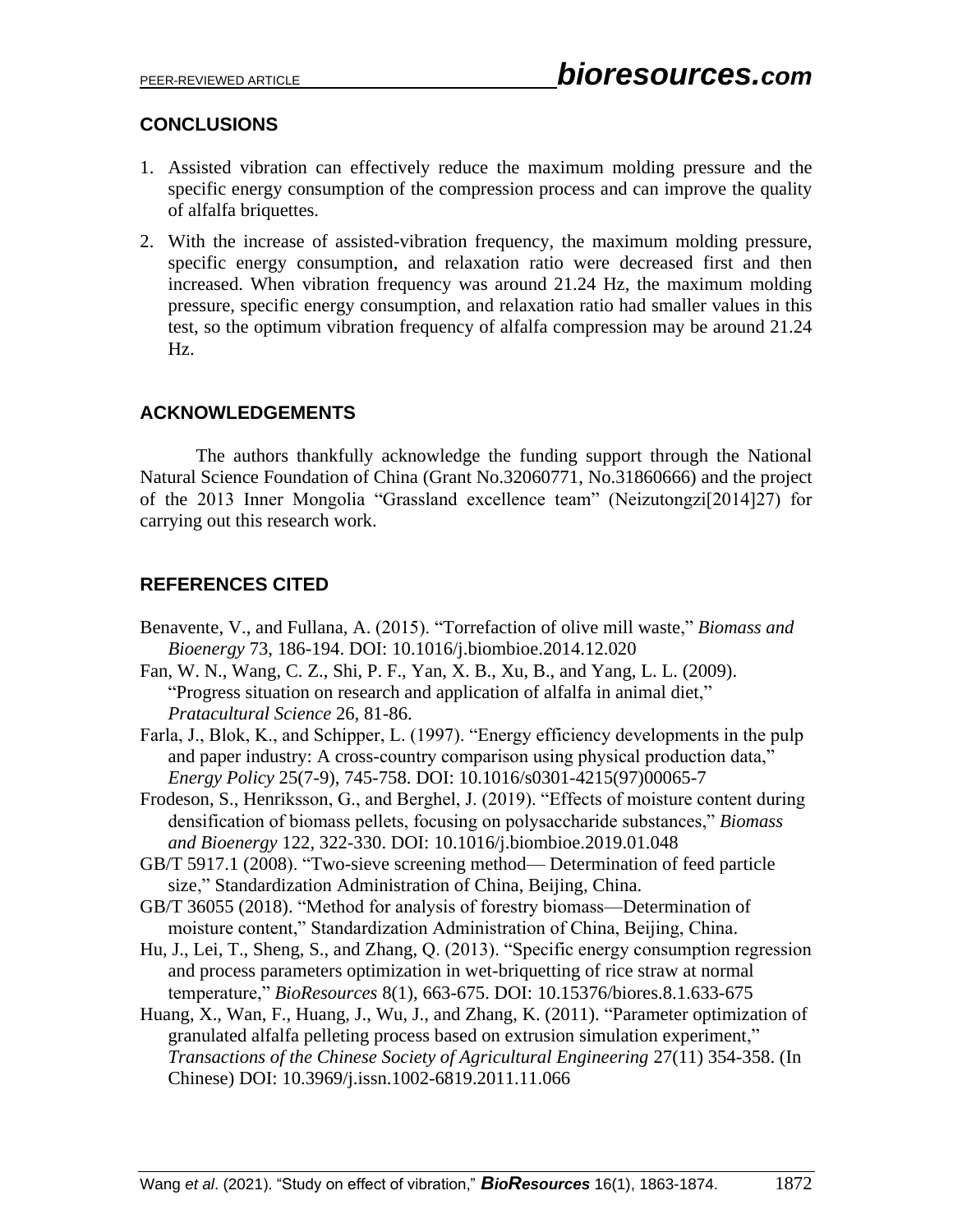- Jiang, L., Yuan, X., Xiao, Z., Liang, J., Li, H., Cao, L., Wang, H., Chen, X., and Zeng, G. (2016). "A comparative study of biomass pellet and biomass-sludge mixed pellet: Energy input and pellet properties," *Energy Conversion and Management* 126, 509- 515. DOI: 10.1016/j.enconman.2016.08.035
- Kaliyan, N., and Morey, R. V. (2009). "Factors affecting strength and durability of densified biomass products," *Biomass and Bioenergy* 33(3), 337-359. DOI: 10.1016/j.biombioe.2008.08.005
- Lam, P. S., Lam, P. Y., Sokhansanj, S., Lim, C. J., Bi, X. T., Stephen, J. D., Pribowo, A., and Marbee, W. E. (2015). "Steam explosion of oil palm residues for the production of durable pellets," *Applied Energy* 141, 160-166. DOI: 10.1016/j.apenergy.2014.12.029
- Ma, Y., Wu, P., Zhang, Y., Xuan, C., and Su, H. (2016). "Effect of vibration during compression on the process of making biomass briquettes," *BioResources* 11(1), 2597-2606. DOI: 10.15376/biores.11.1.2597-2606
- Song, X., Zhang, M., Deines, T. W., Zhang, P., Pei, Z. J. (2013). "Energy consumption study in ultrasonic vibration-assisted pelleting of wheat straw for cellulosic biofuel manufacturing," *International Journal of Manufacturing Research* 8(2), 135-149. DOI: 10.1504/IJMR.2013.053284
- Song, X., Zhang, M., Pei, Z. J., and Wang, D. (2014). "Ultrasonic vibration-assisted pelleting of wheat straw: A predictive model for energy consumption using response surface methodology," *Ultrasonics* 54(1), 305-311. DOI: 10.1016/j.ultras.2013.06.013
- Song, X., Zhang, M., Pei, Z. J., and Wang, D. (2015). "Ultrasonic vibration-assisted (UV-A) pelleting of wheat straw: A constitutive model for pellet density," *Ultrasonics* 60, 117-125. DOI: 10.1016/j.ultras.2015.03.002
- Stelte, W., Holm, J. K., Sanadi, A. R., Barsberg, S., Ahrenfeldt, J., and Henriksen, U. B. (2011). "Fuel pellets from biomass: The importance of the pelletizing pressure and its dependency on the processing conditions," *Fuel* 90(11), 3285-3290. DOI: 10.1016/j.fuel.2011.05.011
- Tang, Y., Zhang, P., Liu, D., Pei, Z. J., and Cong, W. (2012). "Ultrasonic vibrationassisted pelleting of cellulosic biomass for biofuel manufacturing: A study on pellet cracks," *Journal of Manufacturing Science and Engineering* 134(5), 1-8. DOI: 10.1115/1.4007467
- Tumuluru, J. S. (2014). "Effect of process variables on the density and durability of the pellets made from high moisture corn stover," *Biosystems Engineering* 119, 44-57. DOI: 10.1016/j.biosystemseng.2013.11.012
- Wang, Y., Huang, X., and Wu, J. (2017). "Numerical simulation and verification of flow field in ring die pellet mill at different process parameters for alfalfa," *Transaction of Chinese Society of Agricultural Engineering* 33(21), 267-274. (In Chinese) DOI: 10.11975/j.issn.1002-6819.2017.21.033
- Wu, P., Ma, Y., Chen, Y., Zhang, Y., and Wang, H. (2014). "Vibration-assisted compaction of biomass," *BioResources* 9(3), 3857-3868. DOI: 10.15376/biores.9.3.3857-3868
- Zhang, Q., Shi, Z., Zhang, P., Zhang, M., Li, Z., Chen, X., and Zhou, J. (2018). "Ultrasonic-assisted pelleting of sorghum stalk predictive models for pellet density and durability using multiple response surface methodology," *Energies* 11(5), Article ID 1214. DOI: 10.3390/en11051214